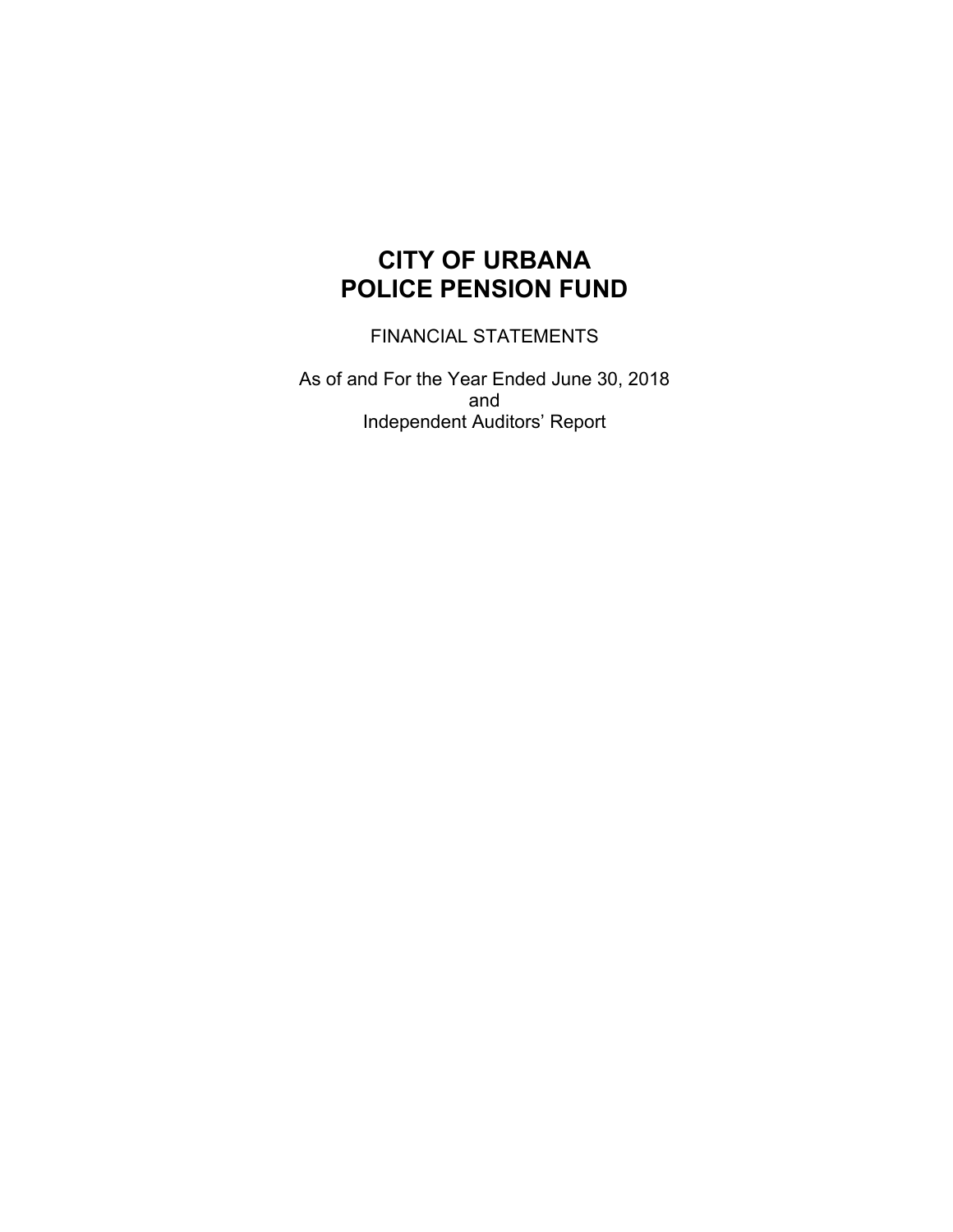### **CITY OF URBANA POLICE PENSION FUND** TABLE OF CONTENTS As of June 30, 2018

# *PAGE*

| <b>FINANCIAL STATEMENTS</b>                           |                |
|-------------------------------------------------------|----------------|
|                                                       | 3              |
|                                                       | $\overline{4}$ |
|                                                       | 5              |
| <b>REQUIRED SUPPLEMENTARY INFORMATION (UNAUDITED)</b> |                |
|                                                       | 11             |
|                                                       | 13             |

Schedule of Investment Returns..................................................................................................................... 15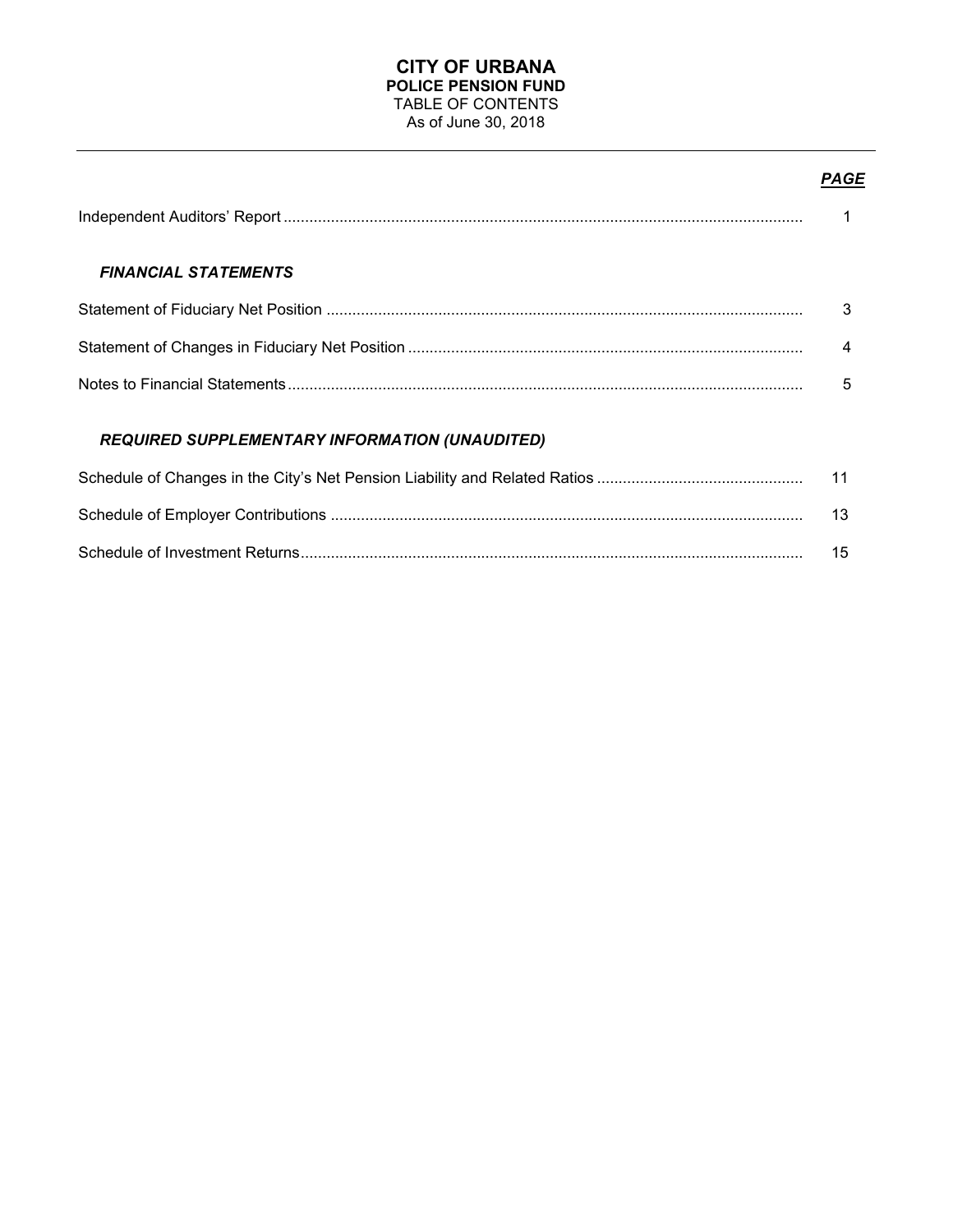

#### INDEPENDENT AUDITORS' REPORT

To the Honorable Mayor and Members of the City Council City of Urbana Police Pension Fund Urbana, Illinois

#### **Report on the Financial Statements**

We have audited the accompanying financial statements of the City of Urbana Police Pension Fund, a pension trust fund of the City of Urbana, as of and for the year ended June 30, 2018, and the related notes to the financial statements, which collectively comprise the City of Urbana Police Pension Fund's basic financial statements as listed in the table of contents.

#### **Management's Responsibility for the Financial Statements**

Management is responsible for the preparation and fair presentation of these financial statements in accordance with accounting principles generally accepted in the United States of America; this includes the design, implementation, and maintenance of internal control relevant to the preparation and fair presentation of financial statements that are free from material misstatement, whether due to fraud or error.

#### **Auditors' Responsibility**

Our responsibility is to express an opinion on these financial statements based on our audit. We conducted our audit in accordance with auditing standards generally accepted in the United States of America. Those standards require that we plan and perform the audit to obtain reasonable assurance about whether the financial statements are free from material misstatement.

An audit involves performing procedures to obtain audit evidence about the amounts and disclosures in the financial statements. The procedures selected depend on. the auditors' judgment, including the assessment of the risks of material misstatement of the financial statements, whether due to fraud or error. In making those risk assessments, the auditor considers internal control relevant to the City of Urbana Police Pension Fund's preparation and fair presentation of the financial statements in order to design audit procedures that are appropriate in the circumstances but not for the purpose of expressing an opinion on the effectiveness of the City of Urbana Police Pension Fund's internal control. Accordingly, we express no such opinion. An audit also includes evaluating the appropriateness of accounting policies used and the reasonableness of significant accounting estimates made by management, as well as evaluating the overall presentation of the financial statements.

We believe that the audit evidence we have obtained is sufficient and appropriate to provide a basis for our audit opinion.

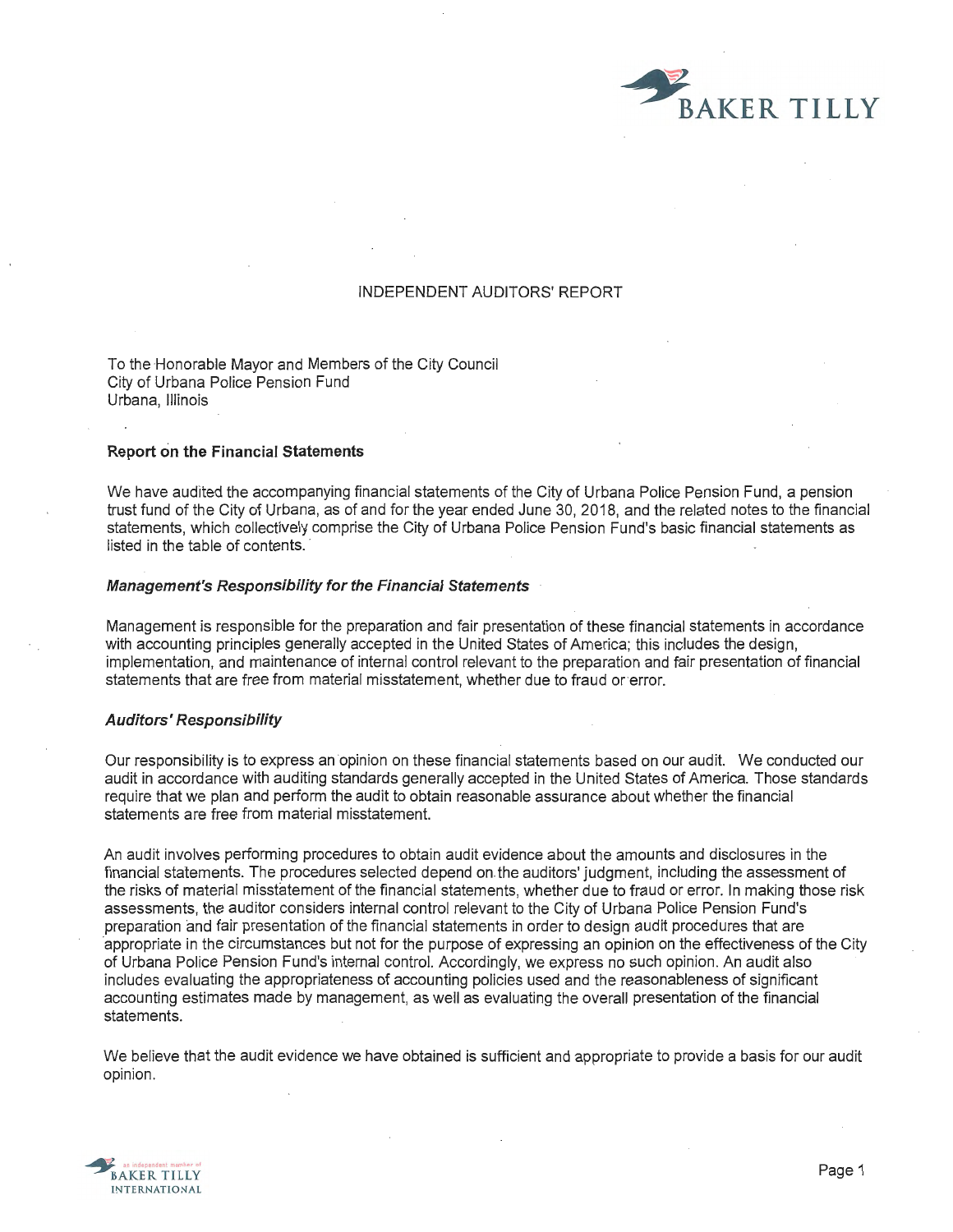To the Honorable Mayor and Members of the City Council City of Urbana Police Pension Fund

### *Opinion*

In our opinion, the financial statements referred to above present fairly, in all material respects, the financial position of the City of Urbana Police Pension Fund as of June 30, 2018, and the changes in financial position for the year then ended in accordance with accounting principles generally accepted in the United States of America.

### *Other Matter*

### *Required Supplementary Information*

Accounting principles generally accepted in the United States of America require that the required supplementary information as listed in the table of contents be presented to supplement the basic financial statements. Such information, although not a part of the basic financial statements, is required by the Governmental Accounting Standards Board who considers it to be an essential part of financial reporting for placing the basic financial statements in an appropriate operational, economic, or historical context. We have applied certain limited procedures to the required supplementary information in accordance with auditing standards generally accepted in the United States of America, which consisted of inquiries of management about the methods of preparing the information and comparing the information for consistency with management's responses to our inquiries, the basic financial statements, and other knowledge we obtained during our audit of the basic financial statements. We do not express an opinion or provide any assurance on the information because the limited procedures do not provide us with sufficient evidence to express an opinion or provide any assurance.

Management has omitted management's discussion and analysis that accounting principles generally accepted in the United States of America require to be presented to supplement the basic financial statements. Such missing information, although not a part of the basic financial statements, is required by the Governmental Accounting Standards Board who considers it to be an essential part of financial reporting for placing the basic financial statements in an appropriate operational, economic, or historical context. Our opinion on the basic financial statements is not affected by this missing information.

Baker Tilly Virchaw Krause, LLP

Oak Brook, Illinois December 19, 2018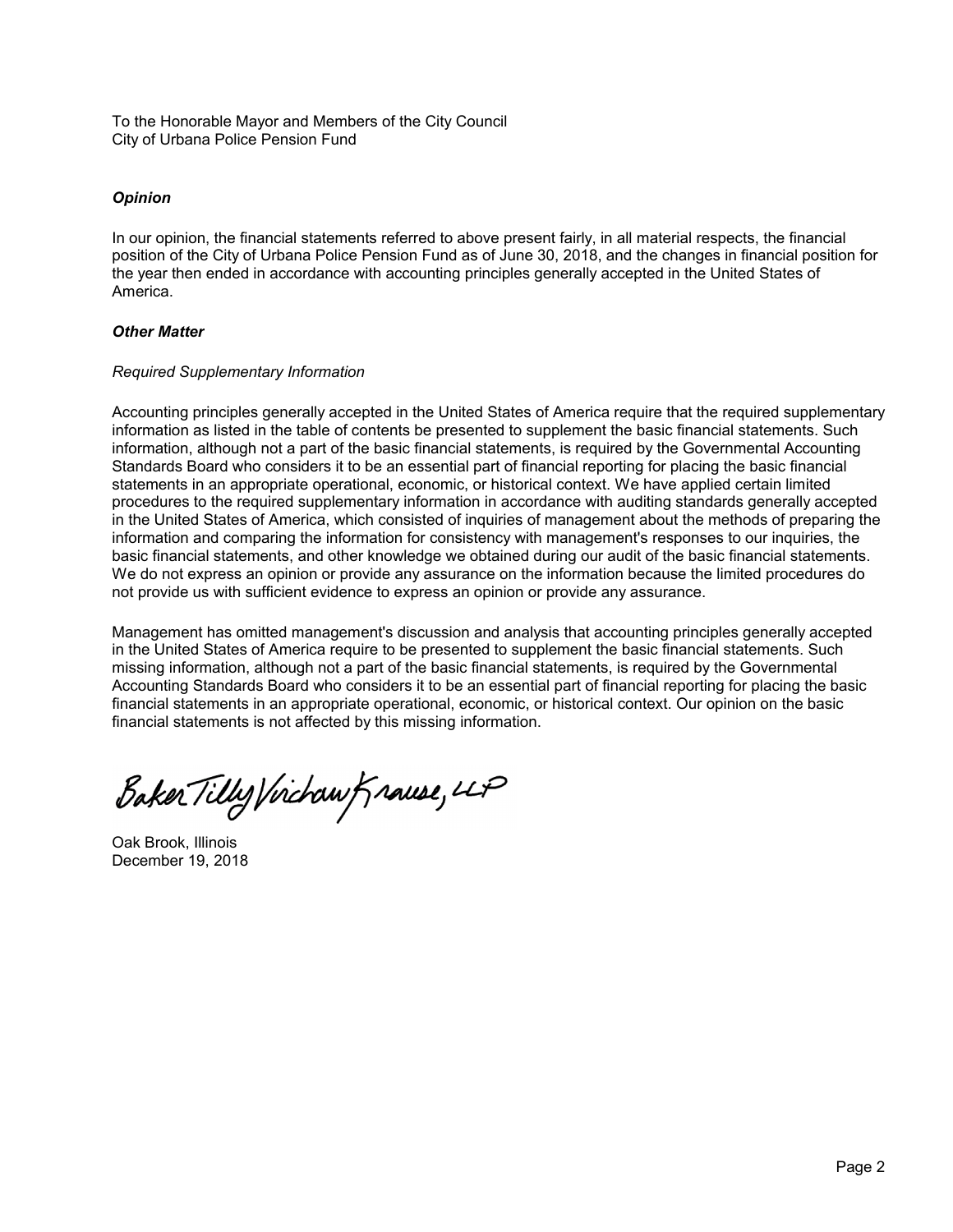# STATEMENT OF FIDUCIARY NET POSITION

As of June 30, 2018

| <b>Assets</b>                         |                  |
|---------------------------------------|------------------|
| Cash and cash equivalents             | \$<br>1,443,208  |
| Investments:                          |                  |
| U.S. government and agency securities | 9,128,418        |
| Mutual funds                          | 19,846,458       |
| <b>Stocks</b>                         | 4,658,715        |
| Corporate bonds                       | 3,868,387        |
| Municipal bonds                       | 244,038          |
| Receivables:                          |                  |
| Accrued interest                      | 89,506           |
| <b>Total Assets</b>                   | 39,278,730       |
| <b>Liabilities</b>                    |                  |
| Accounts payable                      | 11,110           |
| <b>Total Liabilities</b>              | 11,110           |
| <b>Net Position</b>                   |                  |
| Net position restricted for pensions  | \$<br>39,267,620 |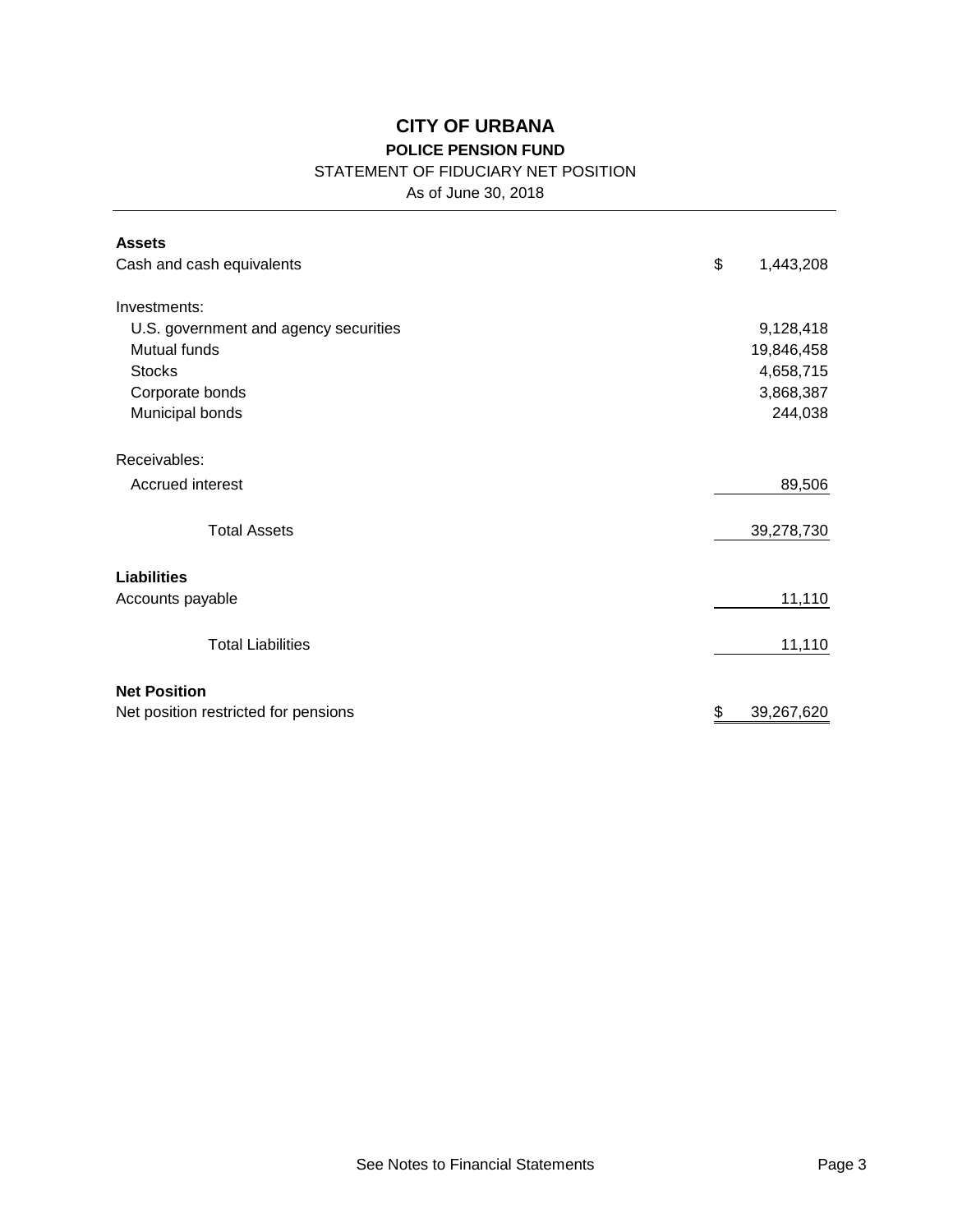## STATEMENT OF CHANGES IN FIDUCIARY NET POSITION

For the Year Ended June 30, 2018

| <b>Additions</b>                              |                  |
|-----------------------------------------------|------------------|
| Employer contributions                        | \$<br>1,263,112  |
| Employee contributions                        | 452,353          |
|                                               |                  |
| <b>Total contributions</b>                    | 1,715,465        |
| Investment income                             | 841,656          |
| Net appreciation in fair value of investments | 2,021,640        |
| Less: investment expenses                     | (204, 131)       |
| Net investment income                         | 2,659,165        |
| <b>Total Additions</b>                        | 4,374,630        |
| <b>Deductions</b>                             |                  |
| <b>Benefits</b>                               | 2,611,505        |
| Administration                                | 22,701           |
| Refunds of contributions                      | 68,162           |
| <b>Total Deductions</b>                       | 2,702,368        |
| Net Increase in Fiduciary Net Position        | 1,672,262        |
| <b>Net Position Restricted for Pensions</b>   |                  |
| Beginning of year                             | 37,595,358       |
| End of year                                   | \$<br>39,267,620 |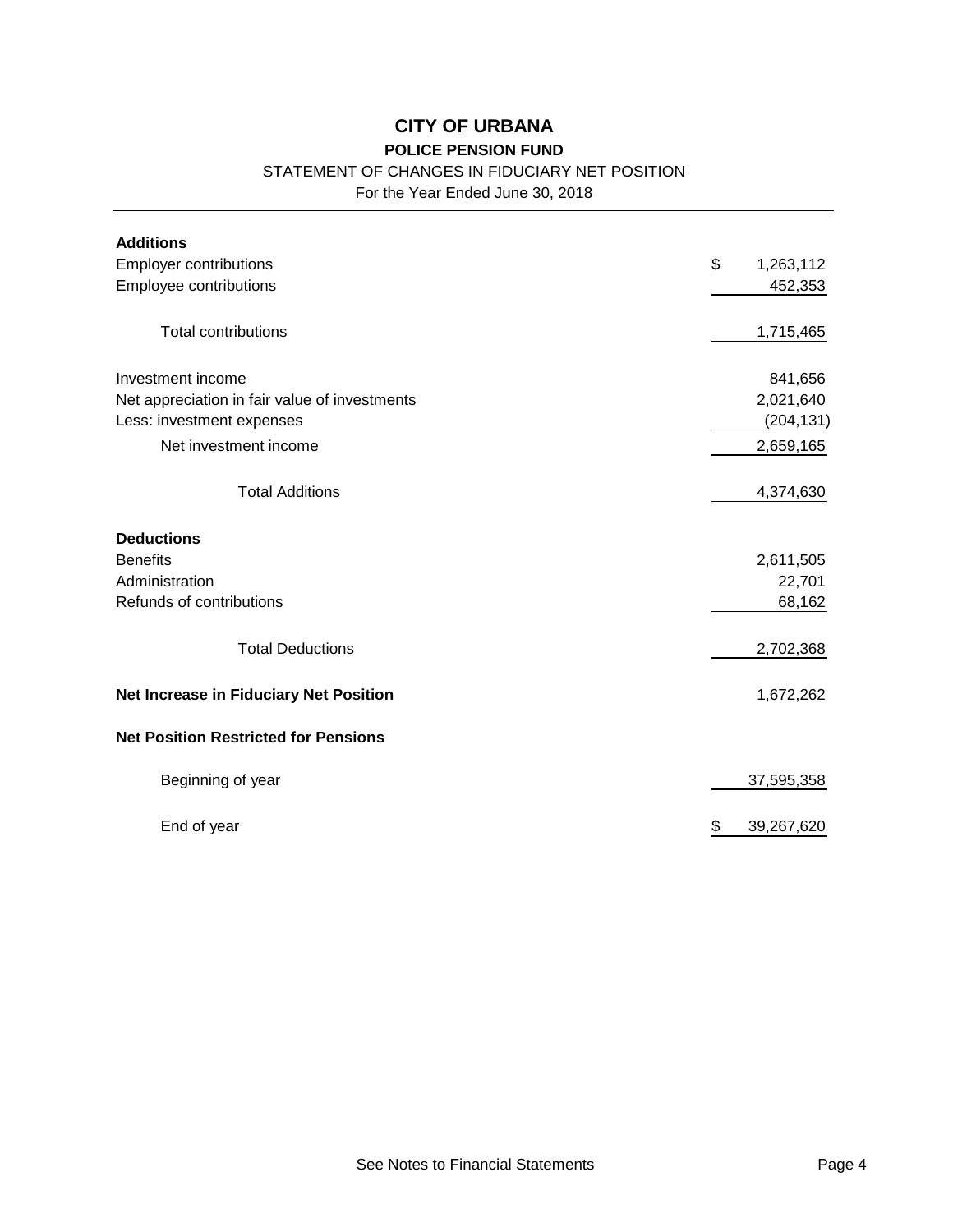#### **1. SUMMARY OF SIGNIFICANT ACCOUNTING POLICIES**

The Police Pension Fund (the Pension Fund) is a pension trust fund of the City of Urbana, Illinois. The Fund is used to account for the Police Pension Plan ("the Plan"), a single-employer, defined benefit plan for sworn police personnel of the City of Urbana ("the City").

The accounting policies of the Pension Fund conform to accounting principles generally accepted in the United States of America as applicable to governmental units. The accepted standard-setting body for establishing governmental accounting and financial reporting principles is the Governmental Accounting Standards Board (GASB).

### **A. Reporting Entity**

The accompanying financial statements are limited to presenting only the individual Pension Fund and do not include any other funds of the City.

#### **B. Fund Accounting**

The Pension Fund uses funds to report on its fiduciary net position and the changes in its fiduciary net position. Fund accounting is designed to demonstrate legal compliance and to aid financial management by segregating transactions related to certain governmental functions or activities. A fund is a separate accounting entity with a self-balancing set of accounts. The Pension Fund is classified in this report in the fiduciary category.

#### **C. Measurement Focus and Basis of Accounting**

The accounting and financial reporting treatment applied to a fund is determined by its measurement focus. The Pension Fund is accounted for on a flow of economic resources measurement focus. With this measurement focus, all assets, deferred outflows of resources, liabilities and deferred outflows of resources associated with the operation of these funds are included on the balance sheet.

The Pension Fund is accounted for using the accrual basis of accounting. Consequently, its additions are recognized when they are earned and its deductions are recognized when they are incurred.

#### **D. Investments**

Investment purchases are recorded as of the trade date. Investments are stated at fair value for both reporting and actuarial purposes.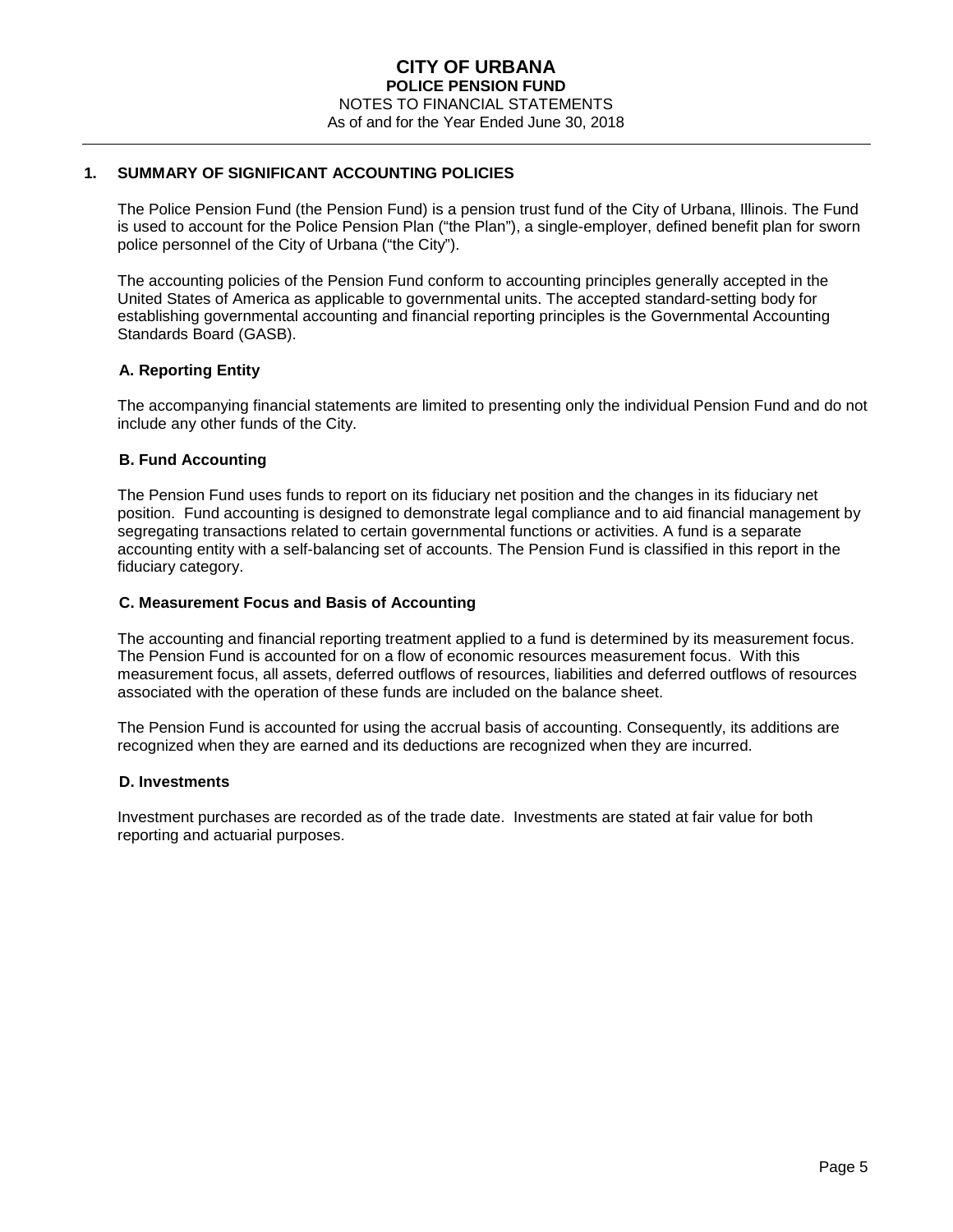#### **2. PLAN DESCRIPTION**

#### **A. Plan Administration**

Police sworn personnel are covered by the Pension Plan which is a defined benefit single-employer pension plan. Although this is a single-employer pension plan, the defined benefits and employee and minimum employer contributions are governed by Illinois Compiled Statutes (40 ILCS 5/3-1) and may be amended only by the Illinois legislature. The City accounts for the Pension Plan as a pension trust fund.

The Plan is governed by a five-member pension board. Two members appointed by the City's Mayor, one pension beneficiary elected by the membership, and two police employees elected by the membership constitute the pension board.

#### **B. Plan Membership**

At July 1, 2017, membership of the plan was as follows: Inactive plan members currently receiving benefits....................................................................... 52 Inactive plan members entitled to but not yet receiving benefits................................................... 4 Active plan members ..................................................................................................................... 57 Total.................................................................................................................................... 113

#### **C. Benefits Provided**

As provided for in the Illinois Compiled Statutes, the Police Pension Fund provides retirement benefits as well as death and disability benefits to employees grouped into two tiers. Tier 1 is for employees hired prior to January 1, 2011 and Tier 2 is for employees hired after that date. The following is a summary of the Police' Pension Fund as provided for in Illinois Compiled Statutes.

*Tier 1* - Covered employees attaining the age of 50 or more with 20 or more years of creditable service are entitled to receive a monthly retirement benefit of one half of the monthly salary attached to the rank held at the date of retirement. The monthly pension shall be increased by one twelfth of 2.5% of such monthly salary for each additional month over 20 years of service through 30 years of service to a maximum of 75% of such monthly salary. Employees with at least 8 years but less than 20 years of credited service may retire at or after age 60 and receive a reduced retirement benefit. The monthly pension of a police officer who retired with 20 or more years of service after January 1, 1977 shall be increased annually, following the first anniversary date of retirement and paid upon reaching at least the age 55, by 3% of the original pension and 3% compounded annually thereafter.

Tier 2 - Covered employees attaining the age of 55 or more with 10 or more years of creditable service are entitled to receive a monthly pension of 2.5% of the final average salary for each year of creditable service. The salary is initially capped at \$106,800 but increases annually thereafter and is limited to 75% of final average salary. Employees with 10 or more years of creditable service may retire at or after age 50 and receive a reduced retirement benefit. The monthly pension of a police officer shall be increased annually on the January 1 occurring either on or after the attainment of age 60 or the first anniversary of the pension start date, whichever is later. Each annual increase shall be calculated at 3% or one-half the annual unadjusted percentage increase in the CPI, whichever is less.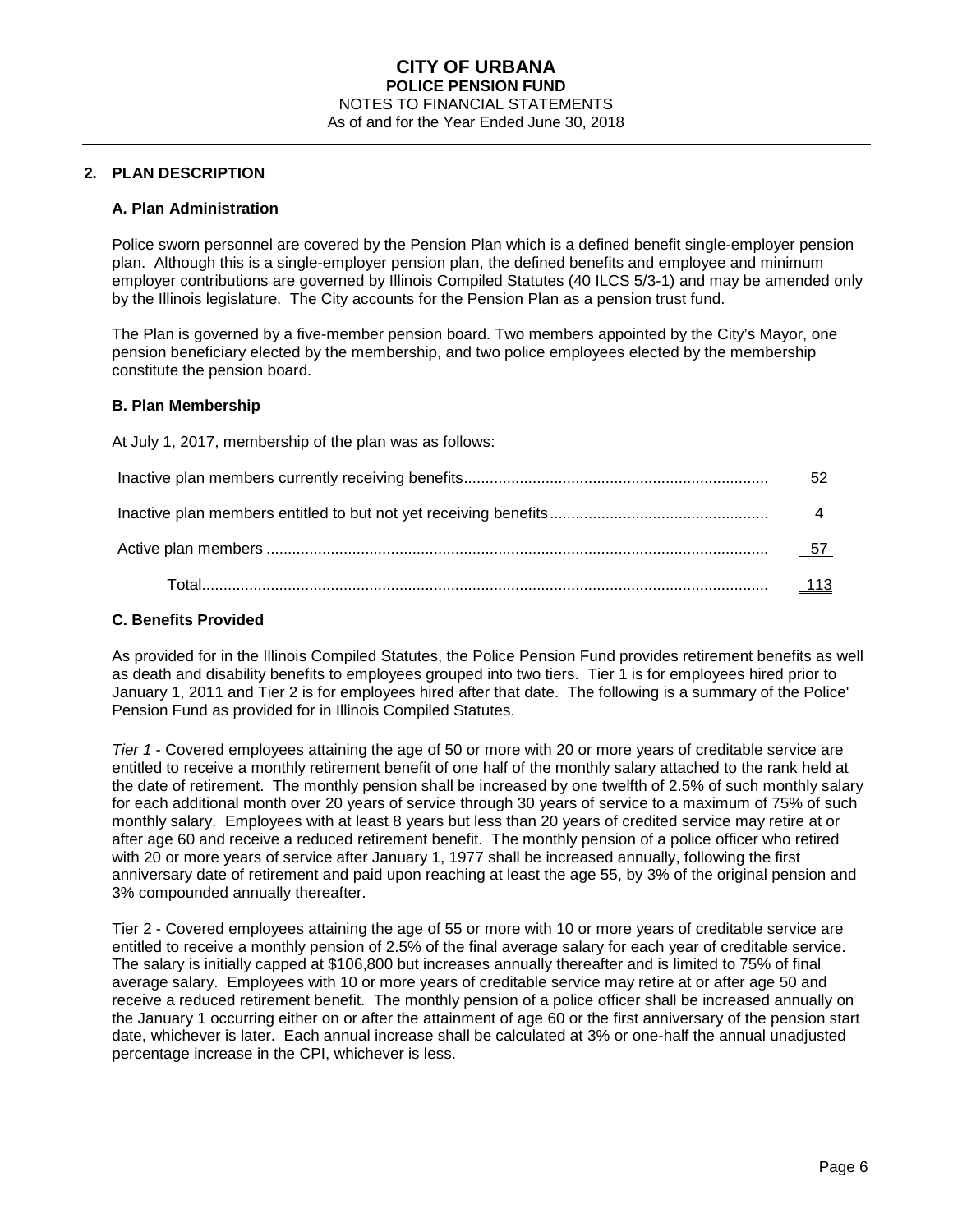#### **D. Contributions**

Participants are required by Illinois Compiled Statutes (ILCS) to contribute 9.91% of their base salary to the Plan. If a participant leaves covered employment with less than 20 years of service, accumulated participant contributions may be refunded without accumulated interest. The City is required to contribute the remaining amounts necessary to finance the Plan as actuarially determined by an enrolled actuary. Effective January 1, 2011, the City's contributions must accumulate to the point where the past service cost for the Plan is 90% funded by the year 2040. For the year ended June 30, 2018, the City's contribution was 26.35% of covered payroll.

### **3. DEPOSITS AND INVESTMENTS**

#### **A. Investment Policy**

Illinois Statutes authorize the Pension Fund to make deposits/investments in insured commercial banks, savings and loan institutions, obligations of the U.S. Treasury and U.S. Agencies, insured credit union shares, money market mutual funds with portfolios of securities issued or guaranteed by the United States or agreement to repurchase these same obligations, repurchase agreements, short-term commercial paper rated within the three highest classifications by at least two standard rating services, the Illinois Funds Investment Pool, and IMET. Pension funds may also invest in certain non-U.S. obligations, Illinois municipal corporations tax anticipation warrants, veteran's loans, obligations of the State of Illinois and its political subdivisions, and the Illinois insurance company general and separate accounts, mutual funds meeting certain requirements, equity securities, and corporate bonds meeting certain requirements. Pension funds with net assets in excess of \$10,000,000 and an appointed investment adviser may invest an additional portion of its assets in common and preferred stocks and mutual funds, that meet certain requirements. The Pension Fund allows funds to be invested in any type of security authorized by the Illinois Pension Code.

The Pension Fund allows funds to be invested in any type of security authorized by the Illinois Pension Code. The Police' pension fund's informal investment policy, in accordance with Illinois Statutes, establishes the following target allocation across asset classes:

| Asset Class  | Tarɑet | Long-Term Expected<br><b>Real Rate of Return</b> |
|--------------|--------|--------------------------------------------------|
| Equities     | 55%    | 5.95%                                            |
| Fixed Income | 43%    | 2.73%                                            |
| Cash         | 2%     | 0%                                               |

State statutes limit the Pension Fund's investments in equities, mutual funds and variable annuities to 65%. Securities in any one company should not exceed 5% of the total fund.

The long-term expected rates of return on the Pension Fund's investments were determined using an asset allocation study conducted by the Pension Fund's investment management consultant as of June 30, 2018, in which best-estimate ranges of expected future real rates of return (net of pension plan investment expense and inflation) were developed for each major asset class. These ranges were combined to produce long-term expected rate of return by weighting the expected future real rates of return by the target asset allocation percentage and by adding expected inflation. Best estimates or arithmetic real rates of return for each major asset class included in the Fund's target asset allocation as of June 30, 2018 are listed in the table above.

#### **B. Custodial Credit Risk - Deposits**

With respect to deposits, custodial credit risk refers to the risk that, in the event of a bank failure, the government's deposits may not be returned to it. As of June 30, 2018, the Fund's bank deposits were covered by FDIC insurance.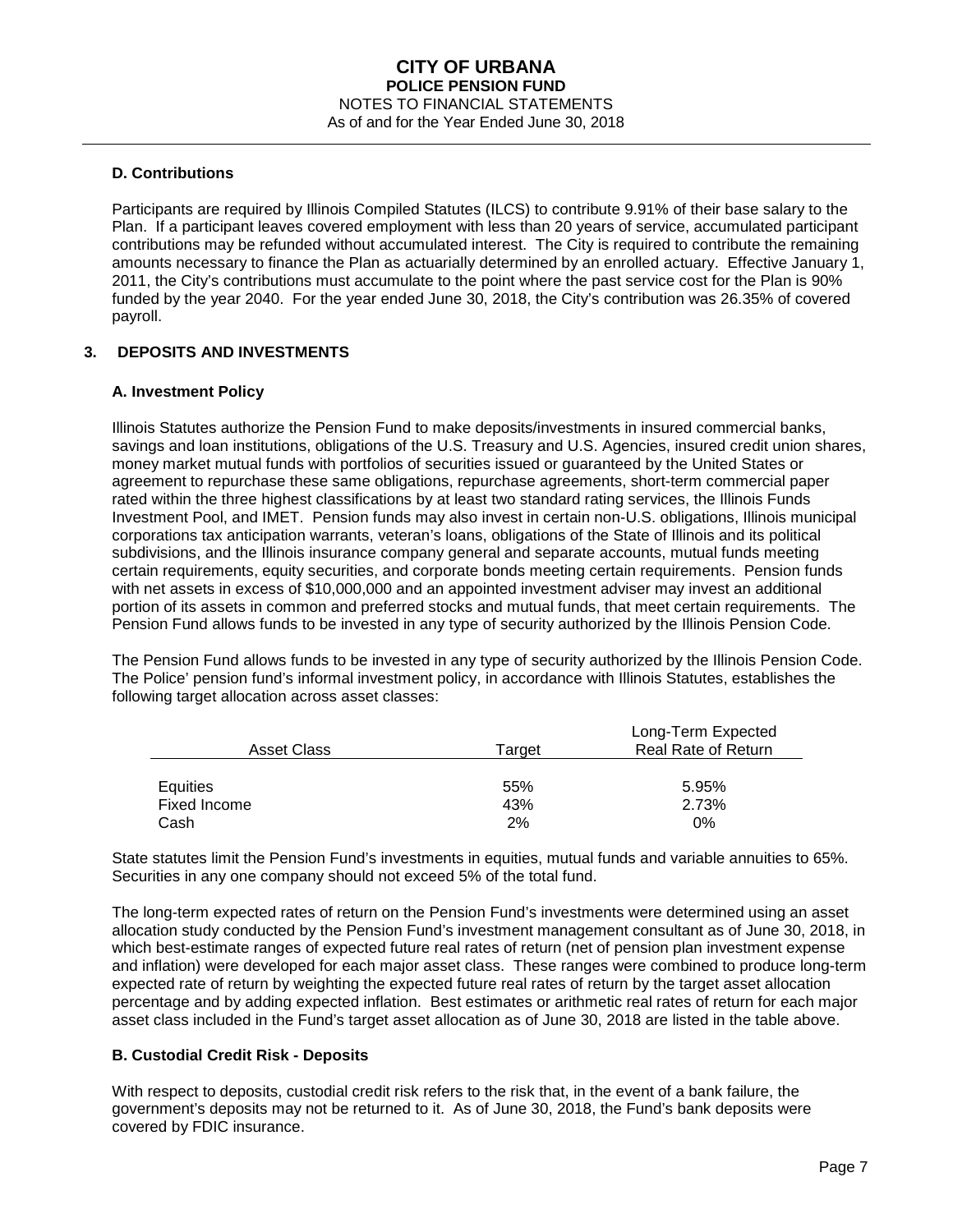#### **C. Custodial Credit Risk - Investments**

With respect to investments, custodial credit risk refers to the risk that, in the event of the failure of the counterparty to the investment, the Pension Fund will not be able to recover the value of its investments that are in possession of an outside party. As of June 30, 2018, no investments were exposed to custodial credit risk.

#### **D. Interest Rate Risk**

Interest rate risk is the risk that changes in interest rates will adversely affect the value of an investment.

As of June 30, 2018, the Pension Fund's investments were as follows:

|                 |                  | Maturity (in Years) |   |           |    |           |    |           |
|-----------------|------------------|---------------------|---|-----------|----|-----------|----|-----------|
|                 |                  | Less than           |   |           |    |           |    | More than |
| Investment Type | Fair Value       |                     |   | 1-5       |    | $6 - 10$  |    | 10        |
|                 |                  |                     |   |           |    |           |    |           |
| U.S. Treasury   |                  |                     |   |           |    |           |    |           |
| obligations     | \$<br>7,902,374  | \$<br>1.190.345     | S | 4,209,916 | \$ | 1,806,664 | \$ | 695,449   |
| U.S. Agency     |                  |                     |   |           |    |           |    |           |
| obligations     | 1,226,044        | 500,098             |   | 246,360   |    | 457.337   |    | 22.249    |
| Municipal bonds | 244,038          |                     |   | 96,743    |    | 30,751    |    | 116,544   |
| Corporate bonds | 3,868,387        | 465,300             |   | 1,722,537 |    | 981,732   |    | 698,818   |
| <b>Totals</b>   | \$<br>13,240,843 | \$<br>2,155,743     |   | 6,275,556 |    | 3,276,484 | \$ | ,533,060  |

### **E. Concentration of Credit Risk**

Concentration of credit risk is the risk of loss attributed to the magnitude of a government's investment in a single issuer. The Pension Fund's investment policy requires diversification of the investment portfolio to minimize risk of loss resulting from over-concentration in a particular type of security, risk factor, issuer, or maturity.

At June 30, 2018, there was no concentration of credit risk in the investment portfolio.

### **F. Credit Risk**

State Statutes limit the investments in commercial paper to the top three ratings of two nationally recognized statistical rating organizations (NRSRO's). The Pension Fund's investment policy authorizes investments in any type of security allowed for in Illinois statutes regarding the investment of public funds. As of June 30, 2018, the Pension Fund's investments were rated as follows:

|                                                 | Moody's         |
|-------------------------------------------------|-----------------|
|                                                 | Investors       |
| <b>Investment Type</b>                          | <b>Services</b> |
|                                                 |                 |
| U.S. agency obligations (implicitly guaranteed) | Aaa             |
| Municipal bonds                                 | Aa3 - Aaa       |
| Corporate bonds                                 | Baa3 - Aaa      |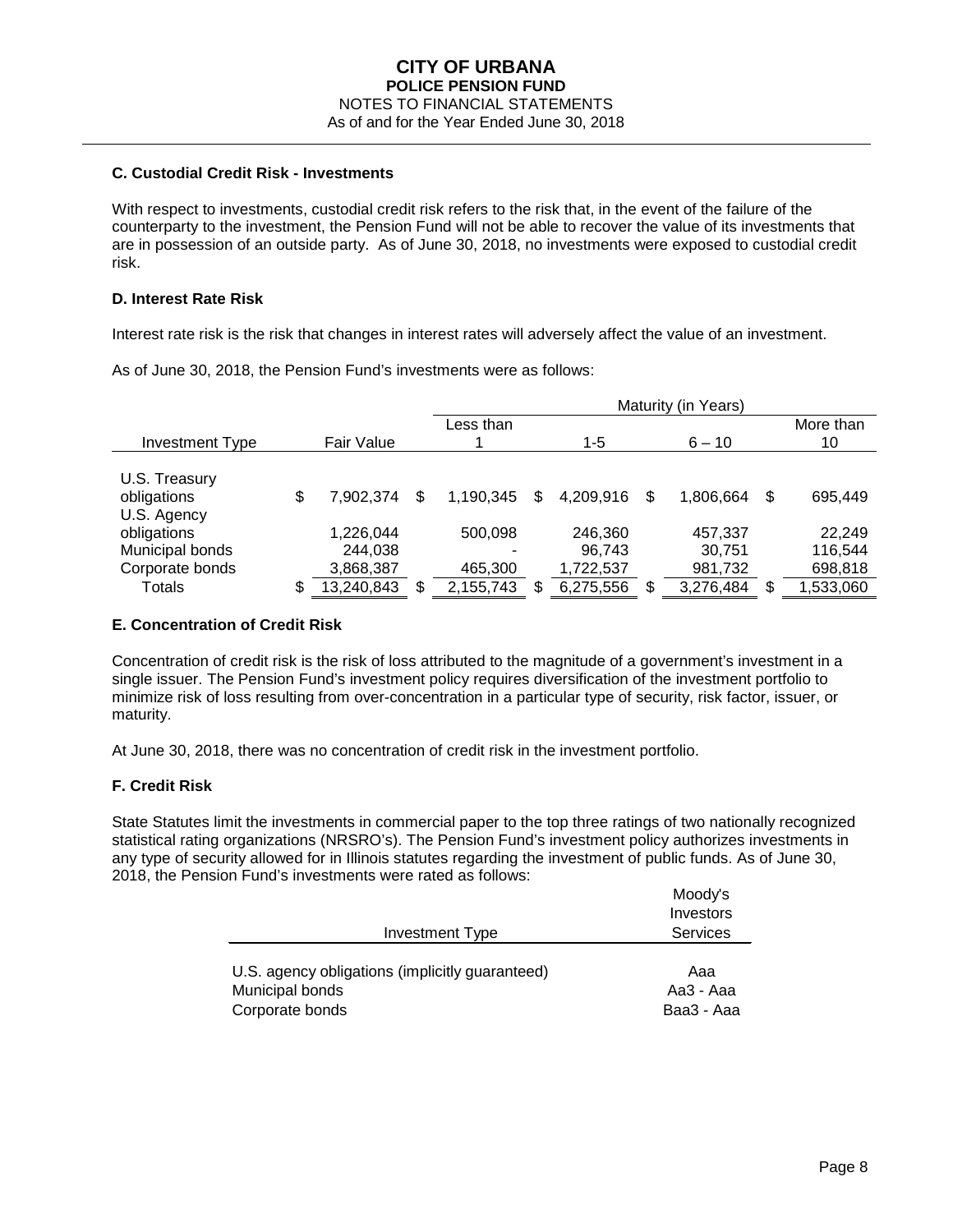#### **G. Rate of Return**

For the year ended June 30, 2018, the annual money-weighted rate of return on pension plan investments, net of Pension Fund investment expense, was 7.17%. The money-weighted rate of return expresses investment performance, net of investment expense, adjusted for the changing amounts actually invested.

#### **H. Fair Value Hierarchy**

The Fund categorizes its fair value measurements within the fair value hierarchy established by generally accepted accounting principles. The hierarchy is based on the valuation inputs used to measure the fair value of the asset. Level 1 inputs are quoted prices in active markets for identical assets; Level 2 inputs are significant other observable inputs; Level 3 inputs are significant unobservable inputs. As of June 30, 2018, the Fund's investments are measured using the market valuation method and valuation inputs as follows:

| <b>Investment Type</b>          | Level 1 |            |      |            | Level 2 |            | Level 3 |            | Total |
|---------------------------------|---------|------------|------|------------|---------|------------|---------|------------|-------|
|                                 |         |            |      |            |         |            |         |            |       |
| U.S. Treasury obligations       | \$      |            | - \$ | 7,902,374  | - \$    | $\sim$ $-$ | S       | 7,902,374  |       |
| U.S. Agency obligations         |         |            |      | 1,226,044  |         | ۰          |         | 1,226,044  |       |
| Corporate stock                 |         | 4,658,715  |      |            |         | ۰          |         | 4,658,715  |       |
| Corporate bonds                 |         |            |      | 3,868,387  |         |            |         | 3,868,387  |       |
| Municipal bonds                 |         |            |      | 244,038    |         |            |         | 244,038    |       |
| Mutual funds - other than bonds |         | 19,846,458 |      |            |         |            |         | 19,846,458 |       |
| Totals                          | \$.     | 24,505,173 |      | 13,240,843 | S       | ۰.         |         | 37,746,016 |       |

### **5. PENSION LIABILITY OF THE CITY**

### **A. Net Pension Liability**

The components of the net pension liability of the City of Urbana as of June 30, 2018, were as follows:

| Total pension liability                     | \$. | 59,881,095 |
|---------------------------------------------|-----|------------|
| Plan fiduciary net position                 |     | 39,267,620 |
| City's net pension liability                |     | 20,613,475 |
| Plan fiduciary net position as a percentage |     |            |
| of the total pension liability              |     | 66%        |

The schedule of changes in the City's net pension liability and related ratios, presented as required supplementary information following the notes to the financial statements, presents multi-year trend information related to the funded status of the Pension Fund.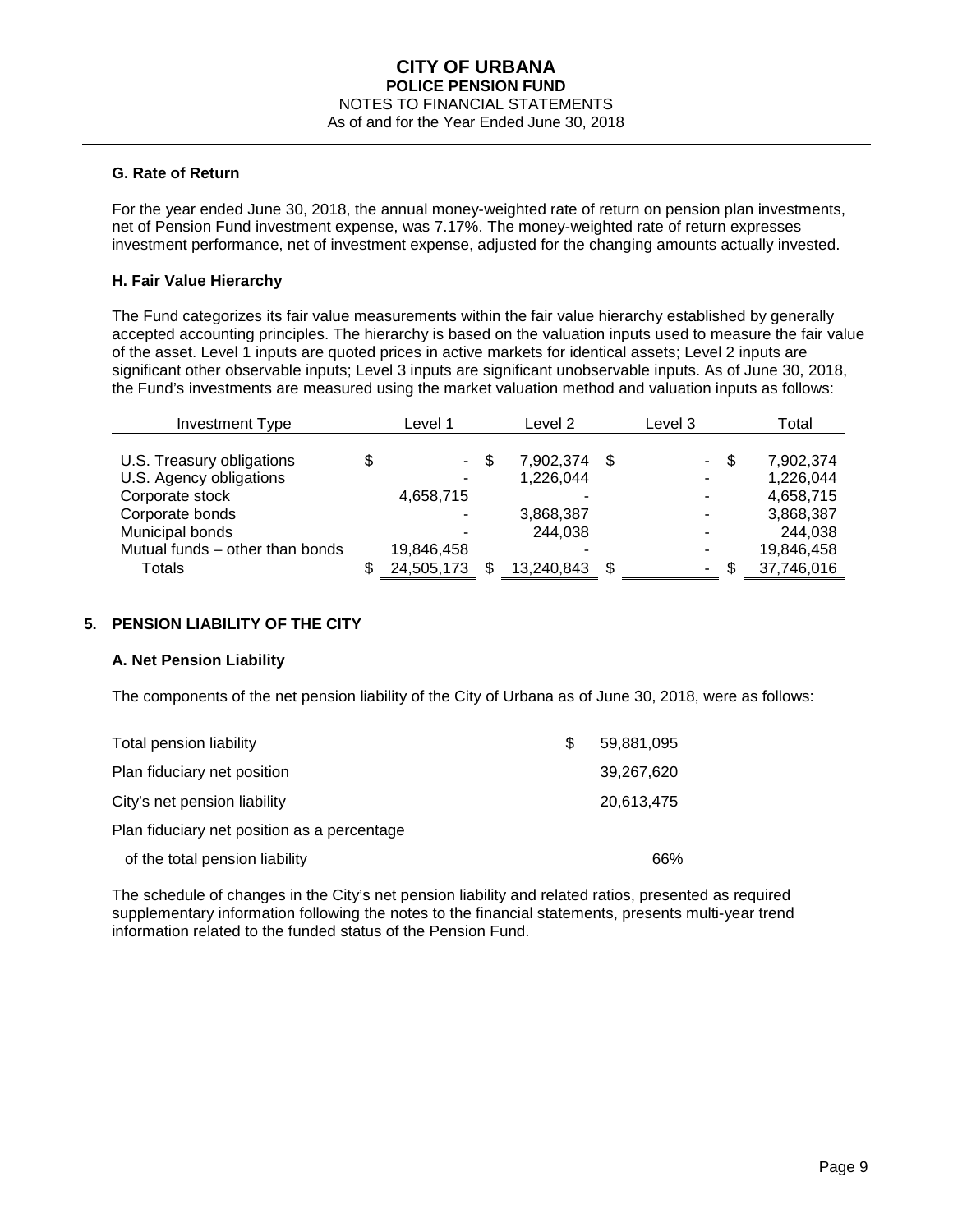#### **B. Actuarial Assumptions**

The total pension liability above was determined by an actuarial valuation performed as of June 30, 2018 using the following actuarial methods and assumptions:

| Actuarial valuation date   | June 30, 2018    |
|----------------------------|------------------|
| Actuarial cost method      | Entry-age normal |
| Actuarial assumptions:     |                  |
| Projected salary increases | $2.50 - 4.25%$   |
| Inflation                  | 2.50%            |
| Interest rate              | 7.00%            |
| Cost-of-living adjustments | 2.50%            |
| Asset valuation method     | Market value     |

Mortality rates were based on the independent actuary's 2016 Illinois Police Mortality.

#### **C. Discount Rate**

The discount rate used to measure the total pension liability for the Plan was 7.00%, the same as the prior valuation. The projection of cash flows used to determine the discount rate assumed that member contributions will be made at the current contribution rate and that City contributions will be made at rates equal to the difference between actuarially determined contribution rates and the member rate. Based on those assumptions, the Pension Fund's fiduciary net position was projected to be available to make all projected future benefit payments of current plan members. Therefore, the long-term expected rate of return on pension plan investments was applied to all periods of projected benefit payments to determine the total pension liability.

#### **D. Discount Rate Sensitivity**

The following is a sensitivity analysis of the net pension liability to changes in the discount rate. The table below presents the pension liability of the City calculated using the discount rate of 7.00% as well as what the net pension liability would be if it were to be calculated using a discount rate that is 1 percentage point lower (6.00%) or 1 percentage point higher (8.00%) than the current rate:

|                       | 1% Decrease  | Current       | 1% Increase  |
|-----------------------|--------------|---------------|--------------|
|                       | $(6.00\%)$   | Discount Rate | $(8.00\%)$   |
|                       |              |               |              |
| Net pension liability | \$29,458,088 | \$20,613,475  | \$13,463,837 |

### **6. SUBSEQUENT EVENT**

Subsequent to June 30, 2018, the investment markets have experienced significant volatility. It is highly likely that the values of the Police Pension's investments have changed by material amounts since year end.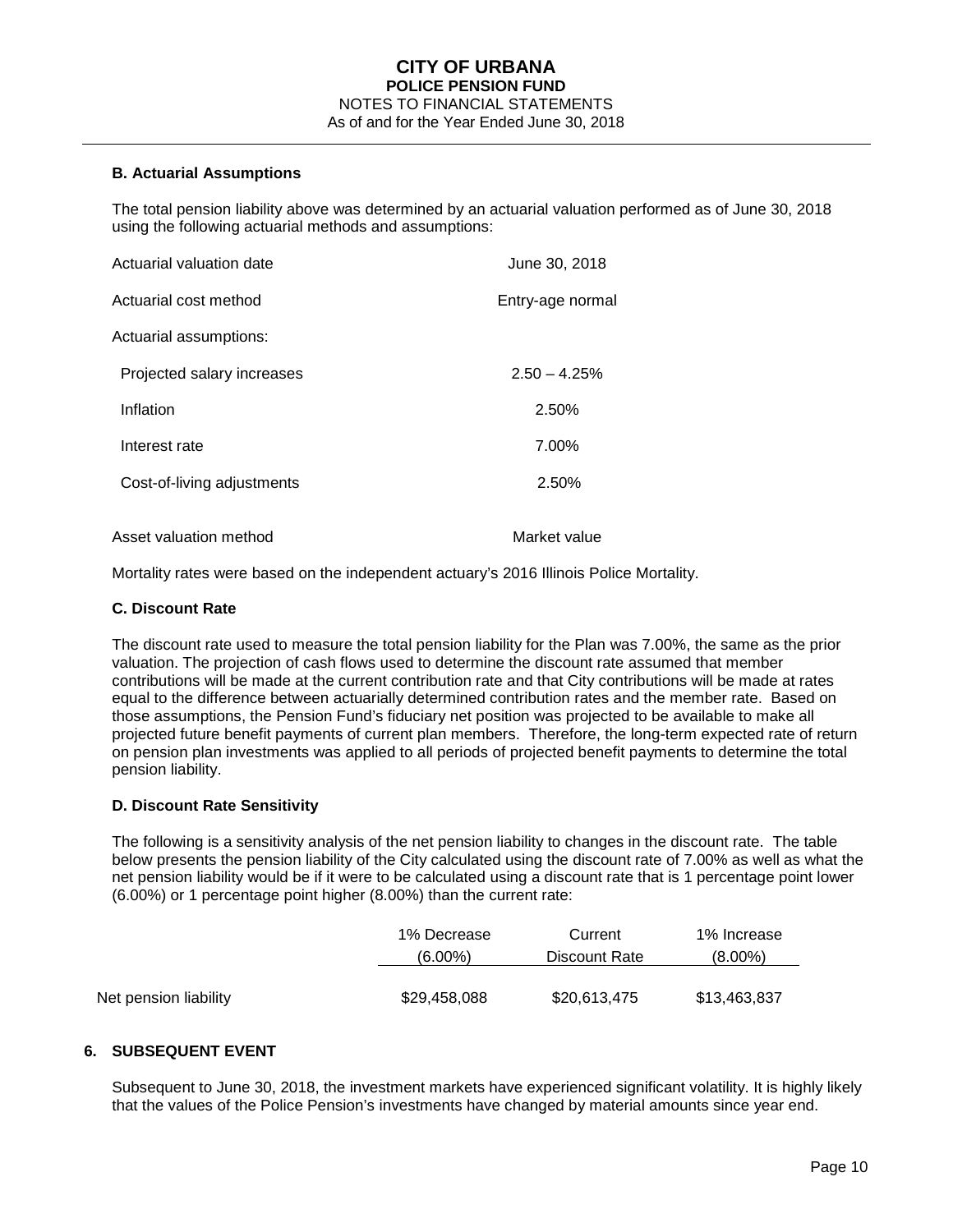### SCHEDULE OF CHANGES IN THE CITY'S NET PENSION LIABILITY

AND RELATED RATIOS

Last Five Fiscal Years

|                                                    | 2014 |             |                | 2015        |                            | 2016          |
|----------------------------------------------------|------|-------------|----------------|-------------|----------------------------|---------------|
|                                                    |      |             |                |             |                            |               |
| <b>Total pension liability</b><br>Service cost     | \$   | 1,202,918   | $\mathfrak{L}$ | 1,194,543   | \$                         | 1,085,728     |
|                                                    |      |             |                |             |                            |               |
| Interest                                           |      | 3,084,785   |                | 3,228,731   |                            | 3,541,423     |
| Differences between expected and actual experience |      | (136, 267)  |                | (610, 133)  |                            | (4,005,503)   |
| Changes of assumptions                             |      |             |                | 1,761,301   |                            | 1,937,667     |
| Benefit payments, including refunds of member      |      |             |                |             |                            |               |
| contributions                                      |      | (1,971,517) |                | (2,209,086) |                            | (2, 196, 232) |
| Net change in total pension liability              |      | 2,179,919   |                | 3,365,356   |                            | 363,083       |
| <b>Total pension liability - beginning</b>         |      | 45,058,874  |                | 47,238,793  |                            | 50,604,149    |
| Total pension liability - ending (a)               | \$   | 47,238,793  | \$             | 50,604,149  | \$                         | 50,967,232    |
|                                                    |      |             |                |             |                            |               |
| Plan fiduciary net position                        |      |             |                |             |                            |               |
| <b>Employer contributions</b>                      | \$   | 2,254,203   | \$             | 1,850,383   | $\boldsymbol{\mathsf{s}}$  | 1,396,843     |
| <b>Employee contributions</b>                      |      | 393,954     |                | 416,575     |                            | 444,105       |
| Net investment income                              |      | 3,673,877   |                | 632,290     |                            | 861,378       |
| Benefit payments, including refunds of member      |      |             |                |             |                            |               |
| contributions                                      |      | (1,971,517) |                | (2,209,086) |                            | (2, 196, 232) |
| Administration                                     |      | (33,074)    |                | (33, 421)   |                            | (60, 788)     |
| Net change in plan fiduciary net position          |      | 4,317,443   |                | 656,741     |                            | 445,306       |
| Plan fiduciary net position - beginning            |      | 29,542,951  |                | 33,860,394  |                            | 34,517,135    |
| Plan fiduciary net position - ending (b)           | \$   | 33,860,394  | \$             | 34,517,135  | \$                         | 34,962,441    |
|                                                    |      |             |                |             |                            |               |
| City's net pension liability - ending (a) - (b)    | \$   | 13,378,399  | \$             | 16,087,014  | \$                         | 16,004,791    |
|                                                    |      |             |                |             |                            |               |
| Plan fiduciary net position as a percentage of     |      |             |                |             |                            |               |
| the total pension liability                        |      | 71.68%      |                | 68.21%      |                            | 68.60%        |
| Covered-employee payroll                           | \$   | 4,124,684   | \$             | 4,111,495   | $\boldsymbol{\mathsf{\$}}$ | 4,481,382     |
| City's net pension liability as a percentage of    |      |             |                |             |                            |               |
| covered-employee payroll                           |      | 324.35%     |                | 391.27%     |                            | 357.14%       |

**Notes to Schedule:**

The Plan implemented GASB Statement No. 67 in fiscal year 2014. Information prior to fiscal year 2014 is not available.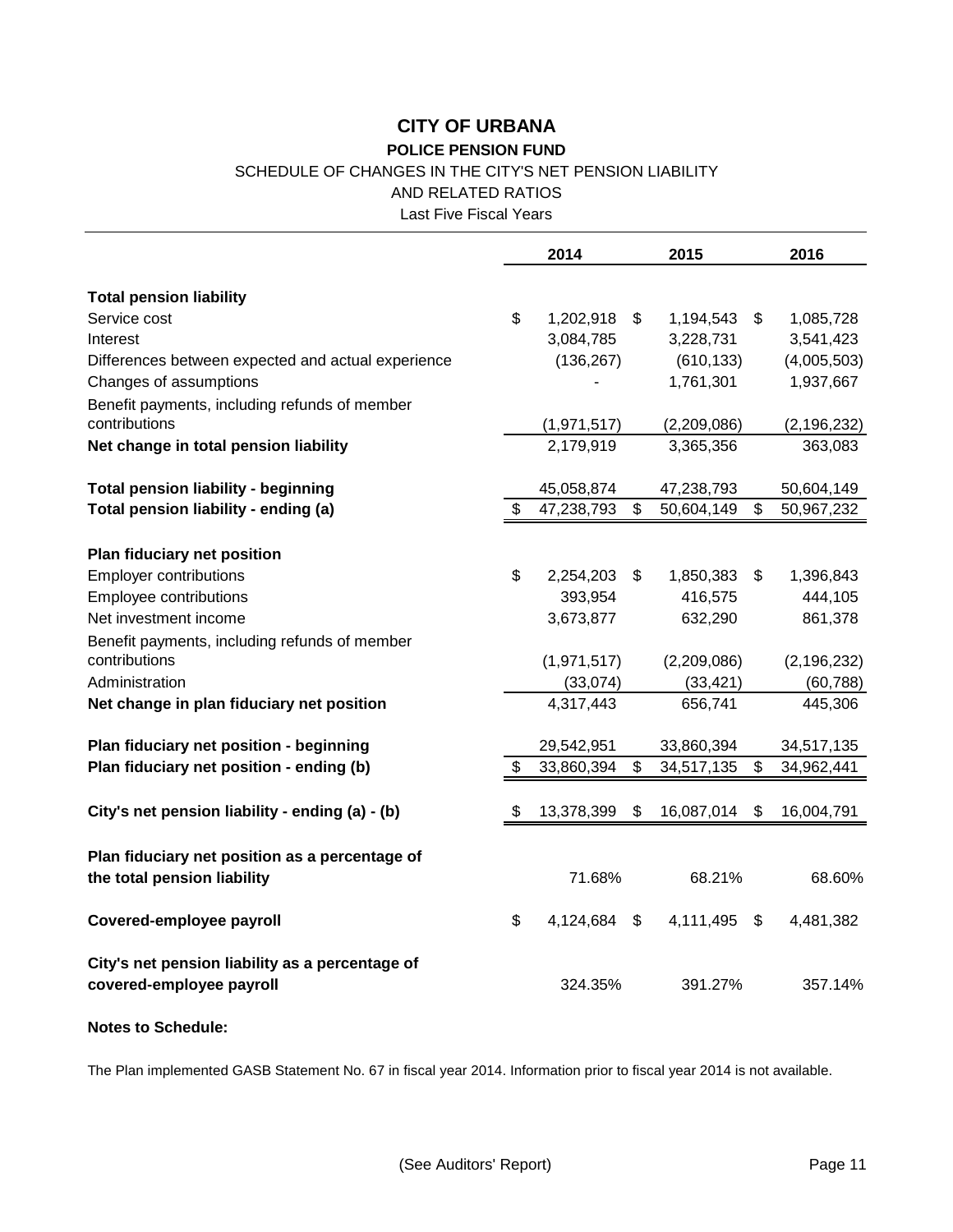| 2017                    | 2018               |
|-------------------------|--------------------|
|                         |                    |
| \$<br>1,053,158         | \$<br>1,126,879    |
| 3,485,734               | 3,919,160          |
| 4,777,112<br>(613, 367) | 186,905            |
|                         |                    |
| (2,342,051)             | <u>(2,679,667)</u> |
| 6,360,586               | 2,553,277          |
| 50,967,232              | 57,327,818         |
| \$<br>57,327,818        | \$<br>59,881,095   |
|                         |                    |
| \$<br>1,230,207         | \$<br>1,263,112    |
| 442,500                 | 452,353            |
| 3,356,407               | 2,659,165          |
| (2,342,051)             | (2,679,667)        |
| (54,146)                | (22, 701)          |
| 2,632,917               | 1,672,262          |
| 34,962,441              | 37,595,358         |
| \$<br>37,595,358        | \$<br>39,267,620   |
| \$<br>19,732,460        | \$<br>20,613,475   |
|                         |                    |
|                         |                    |
| 65.58%                  | 65.58%             |
| \$<br>4,597,710         | \$<br>4,564,608    |
|                         |                    |
| 429.18%                 | 451.59%            |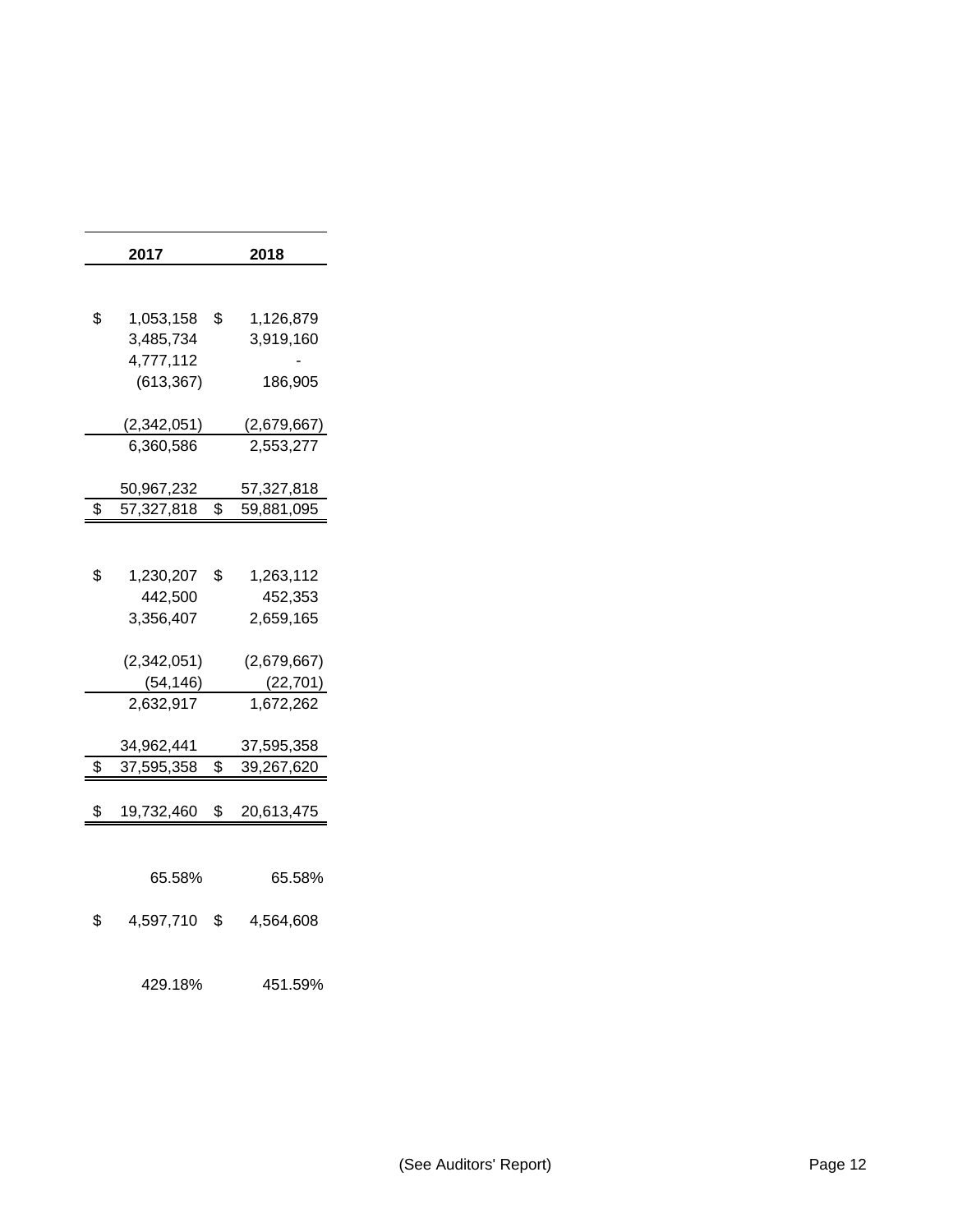### SCHEDULE OF EMPLOYER CONTRIBUTIONS

Last Ten Fiscal Years

|                                                                         | 2009 |           |     | 2010           |    | 2011      |    | 2012      |  |
|-------------------------------------------------------------------------|------|-----------|-----|----------------|----|-----------|----|-----------|--|
| Actuarially determined contribution                                     | \$   | 1.225.637 | \$  | 1,381,577      | S. | 1,500,579 | S  | 1.524.579 |  |
| Contributions in relation to the<br>actuarially determined contribution |      | 1,604,475 |     | 1,783,576      |    | 1,981,806 |    | 1,980,275 |  |
| Contribution deficiency (excess)                                        |      | (378,838) | \$. | (401,999)      |    | (481,227) | \$ | (455,696) |  |
| Covered-employee payroll                                                | \$   | 3.516.159 | \$  | $3,485,147$ \$ |    | 3.547.806 | \$ | 3.859.220 |  |
| Contributions as a percentage of<br>covered-employee payroll            |      | 45.63%    |     | 51.18%         |    | 55.86%    |    | 51.31%    |  |

# **Notes to Schedule:**

Methods and assumptions used to determine contribution rates:

| Actuarial cost method         | Entry age normal                                           |
|-------------------------------|------------------------------------------------------------|
| Amortization method           | Level percentage of pay, closed                            |
| Remaining amortization period | 19 years                                                   |
| Asset valuation method        | Market                                                     |
| Inflation                     | 2.50%                                                      |
| Salary increases              | $2.5\% - 4.25\%$                                           |
| Investment rate of return     | 7.00%, including inflation, net of investment expenses     |
| Mortality                     | Independent actuary's 2016 Illinois Police Mortality Rates |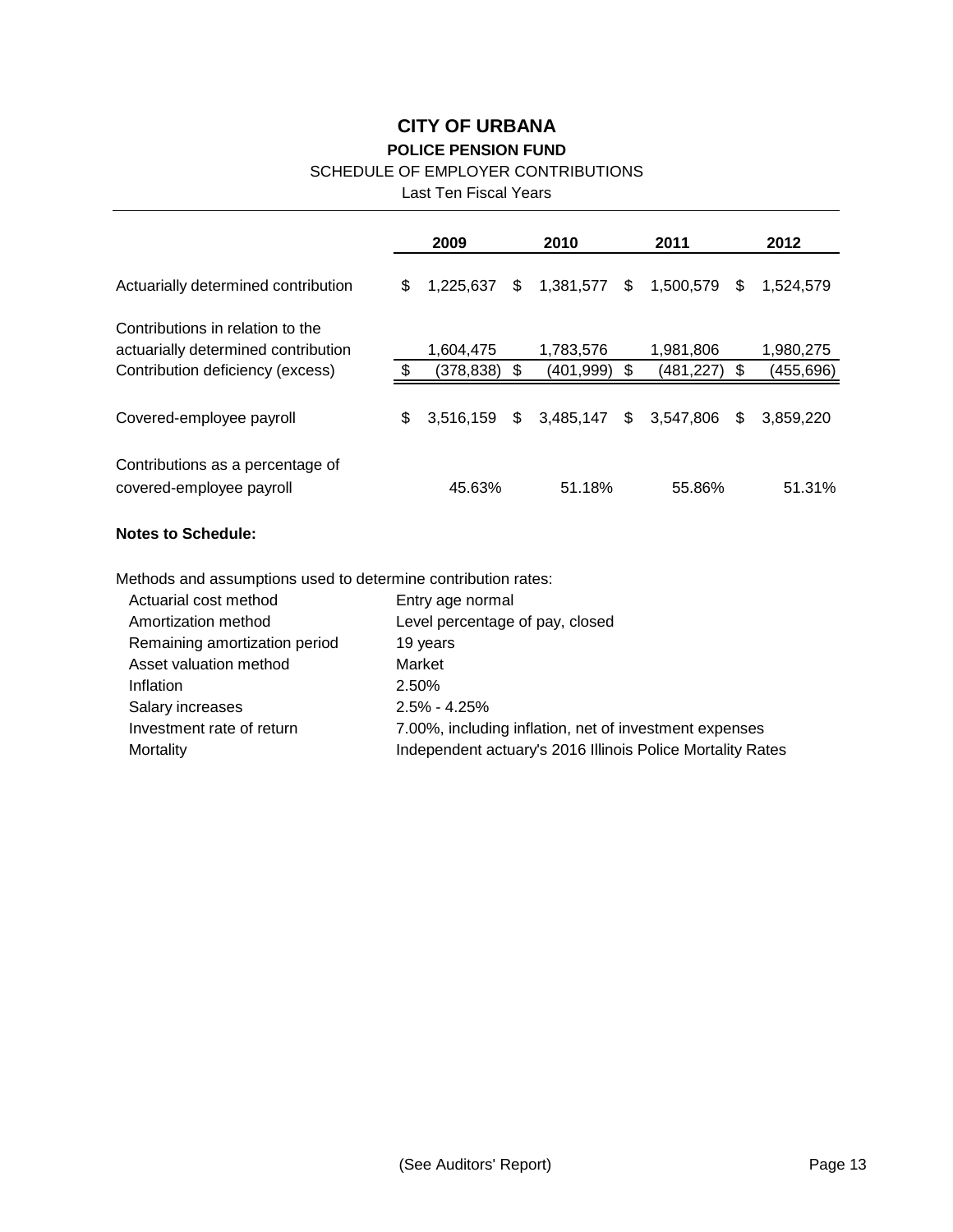| 2013            | 2014            | 2015             | 2016            | 2017            | 2018            |
|-----------------|-----------------|------------------|-----------------|-----------------|-----------------|
| \$<br>1,648,164 | \$<br>1,642,577 | \$<br>1,642,577  | \$<br>1,619,190 | \$<br>1,721,661 | \$<br>1,202,926 |
|                 |                 |                  |                 |                 |                 |
| 2,138,159       | 2,254,203       | 1,850,383        | 1,396,843       | 1,230,207       | 1,263,112       |
| \$<br>(489,995) | \$<br>(611,626) | \$<br>(207, 806) | \$<br>222,347   | \$<br>491,454   | \$<br>(60,186)  |
| \$<br>3.972.920 | \$<br>4,124,681 | \$<br>4,111,495  | \$<br>4,481,382 | \$<br>4,597,710 | \$<br>4.564.608 |
| 53.82%          | 54.65%          | 45.01%           | 31.17%          | 26.76%          | 27.67%          |